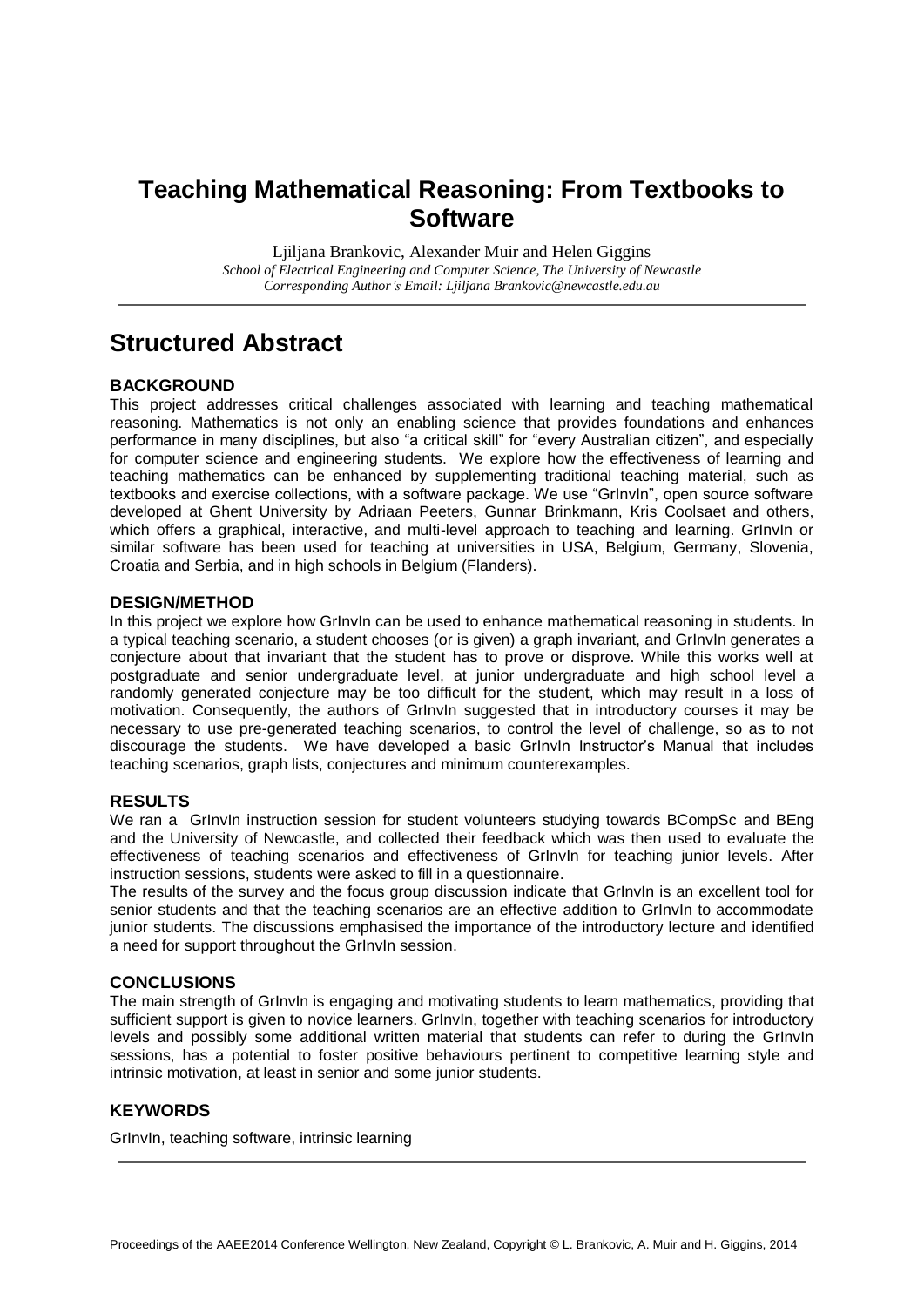# **Introduction**

This paper addresses critical challenges associated with learning and teaching mathematical reasoning. Mathematics is not only an enabling science that provides foundations and enhances performance in many disciplines, but also "a critical skill" for "every Australian citizen" (Rubinstein, 2009). We aim to enhance the effectiveness of learning and teaching mathematics by supplementing traditional teaching material, such as textbooks and exercise collections, with a software package. We use "GrInvIn", Ghent University software, which offers a graphical, interactive, and multi-level approach to teaching and learning and was developed specifically to enhance mathematical reasoning in students. Grinvin can be used at different levels to support a variety of student cohorts: first year undergraduate students, undergraduate education students, high school students, as well as honours, Master and RHD students who specialise in theoretical computer science or a related discipline.

In this paper we explore how the benefits of Grinvin at the junior undergraduate level can be enhanced by using pre-generated teaching scenarios in order to control the level of challenge to which the students are exposed. To this end we developed a basic Instructor's Manual that includes teaching scenarios together with conjectures and minimum counterexamples. To evaluate the effectiveness of the teaching scenarios we ran a GrInvIn instruction session followed by a a questionnaire and a focus group discussion.

The organisation of the paper is as follows. In the next section we present in some detail the GrInvIn software and we discuss the need for the teaching scenarios. In the following section we give a brief overview of other relebant software in order to put GrInvIn into perspective. In the subsequent sections we present the teaching method and scenarios and evaluate them through a focus group discussion and a questionnaire. In the conclusion we discuss the results and the limitations of the study, and we offer some future directions.

## **Learning Styles**

A learning style can be defined as a way we concentrate on, process, internalize, and remember new information (Dun and Dun, 1978; Ma and Ma, 2014). Dun and Dun (1978) identified 18 distinct learning style aspects, including environmental, emotional, sociological and physical elements. The most relevant aspects for this study are motivation as an emotional element and competitive vs cooperative styles as sociological elements.

Academic motivation has been extensively studied (Bandura, 2010). There are two basic types of academic motivation: intrinsic, which is a desire to learn for learning sake, as the process of learning is enjoyable, and extrinsic, where a student learns in order to obtain rewards or avoid punishment (Middleton and Spanias, 1999). This project focuses on intrinsic motivation. When students are motivated intrinsically, they choose more difficult tasks, spend increased time on them, persist in the face of failure, and exhibit greater creativity (Middleton and Spanias, 1999; Lepper, 1998).

Ma and Ma (2014) studied the effects of competitive vs cooperative learning styles on mathematical performance across USA and 3 top performing East Asian countries (Japan, Korea and Hong Kong) and found that competitive learning increases mathematics performance across all countries. In the section "Teaching Method and Teaching Scenarios" we argue that GrInvIn software encourages the intrinsic motivation as it introduces a competition into the learning and students take the ownership of the subject allocated to them.

# **GrInvIn**

The effectiveness of the interactive learning approach is well recognised, as it engages students, gives them time to think, and provides opportunities to ask questions and learn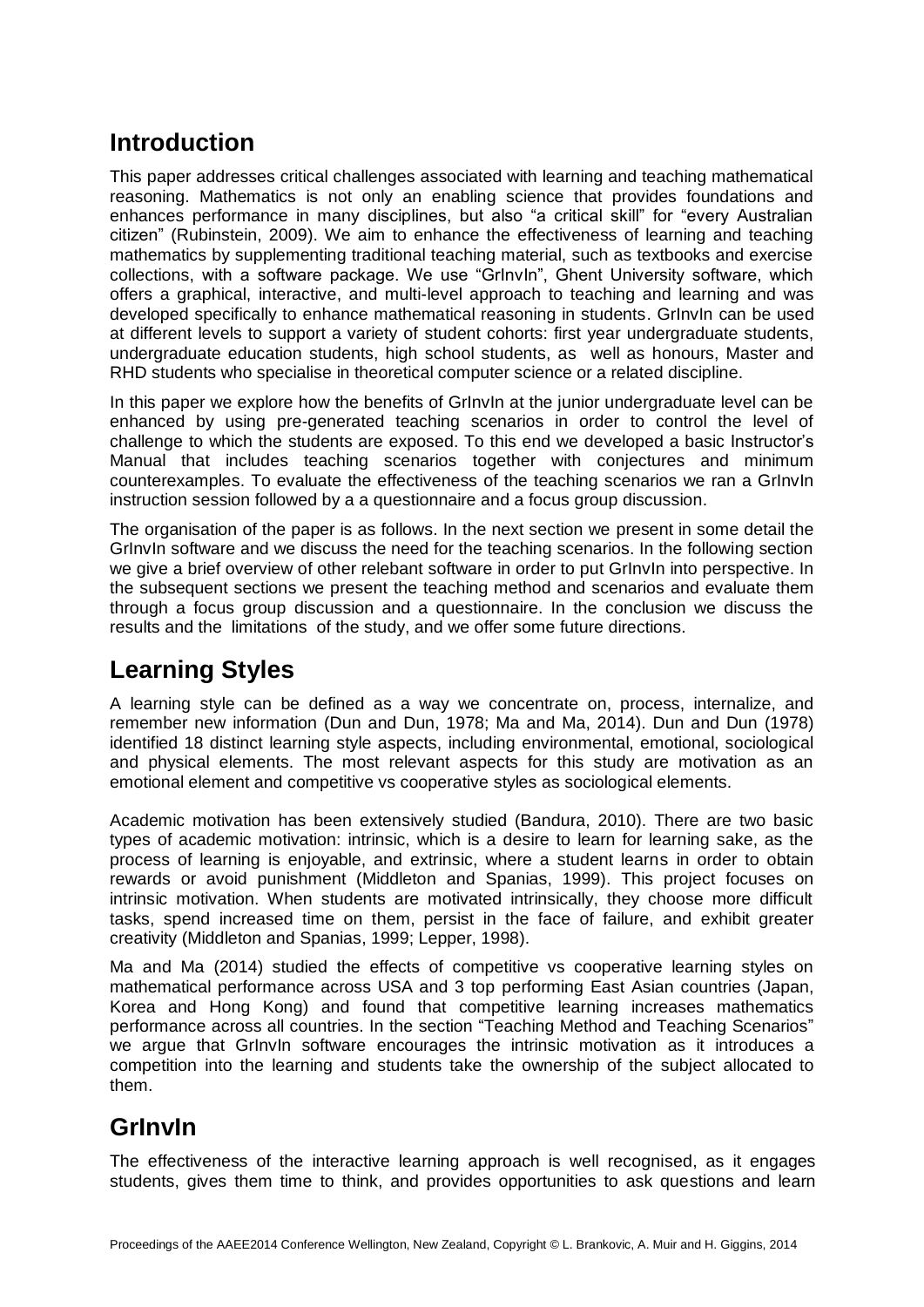from mistakes (Rodger, 1995). GrInvIn (**Gr**aph **Inv**ariant **In**vestigator) uses graph theory to promote not only interactive learning but also problem-based learning, where the knowledge acquisition process is vastly engaging, and students learn to think for themselves (Savery and Duffy, 2001). GrInvIn is an open source software developed at Ghent University, Belgium, by Adriaan Peeters, Gunnar Brinkmann, Kris Coolsaet and others. Academics in Belgium, Germany, USA, Slovenia, Croatia and Serbia, have used Grlnvln or similar software (Graffiti, Graffiti.pc) to complement traditional teaching methods and create blended learning opportunities that motivate students (Brinkmann et al., 2008). Additionally, GrInvIn has been used at the high school level in Belgium (Flanders). It is worth noting that the Flemish part of Belgium has a very good reputation in mathematical education and has been ranked first in the 2003 OECD Programme for International Student Assessment (PISA) for mathematics, which included 41 countries (OECD). In fact, the use of GrInvIn in Belgium (Flanders) was facilitated by the class structure in Flanders, which includes "free hours" where the curriculum is left to the discretion of the teachers. Based on this previous teaching experience and our own experience with GrInvIn, we trust that this vibrant and interactive software has a potential to modernise Australian mathematics education. Indeed, it has been noted that "undergraduate computing education today often looks much as it did several decades ago" (National Science Foundation), which is even more true for mathematics where some lecturers still use blackboards. Then it comes as a no surprise that students who belong to a "Nintendo generation" often vote with their feet (Lister, 2008).

GrInvIn is potentially suitable for many and varied student cohorts including:

- 1) first year undergraduate students in programs that require mathematics as an enabling subject; these include science, engineering, economics, finance, business and health;
- 2) undergraduate education students and teachers who need professional development;
- 3) high school students, especially for the purpose of engaging them with mathematics and providing extra curriculum activities for year 11 and 12 students;
- 4) postgraduate students in the areas of mathematics and computer science; these students will use GrInvIn in a less structured and more research oriented fashion than high school and junior undergraduate students.

At the high school and junior undergraduate levels GrInvIn can be used to invoke interest in discrete mathematics and teach basic concepts and critical mathematical thinking in a problem based learning environment. Following the model already used at Ghent University, the students would be provided with a short introductory lecture outlining the main concepts in graph theory, and will be expected to learn the rest on a need-to-know basis. At the senior undergraduate and postgraduate levels, the software can be used to deepen and sharpen the students' problem solving skills and facilitate understanding and checking of more challenging mathematical theorems.

### **About GrInvIn and why it is a good choice**

The current version of GrInvIn is based on graph theory, which is a particularly good choice for the following reasons:

- (1) unlike some other branches of mathematics, graph theory is a very approachable discipline as its problems can be formulated in very simple terms so that even young children can understand them; they do not require sophisticated terminology and notation;
- (2) graph theory is relevant to many areas of science, engineering and humanities, and also to problems encountered in everyday life situations, such as social networks, road maps, to mention but a few. Not surprisingly, graph theory has often been used for professional development of high school teachers in the US and other counties (e.g., by DIMASC).

GrInvIn has been designed having both research and teaching in mind and is inspired by Graffiti and Graffiti.pc developed by S. Fajtlovicz and E. DeLaVina, respectively. However, unlike GrInvIn, Graffiti.pc was never intended to be distributed.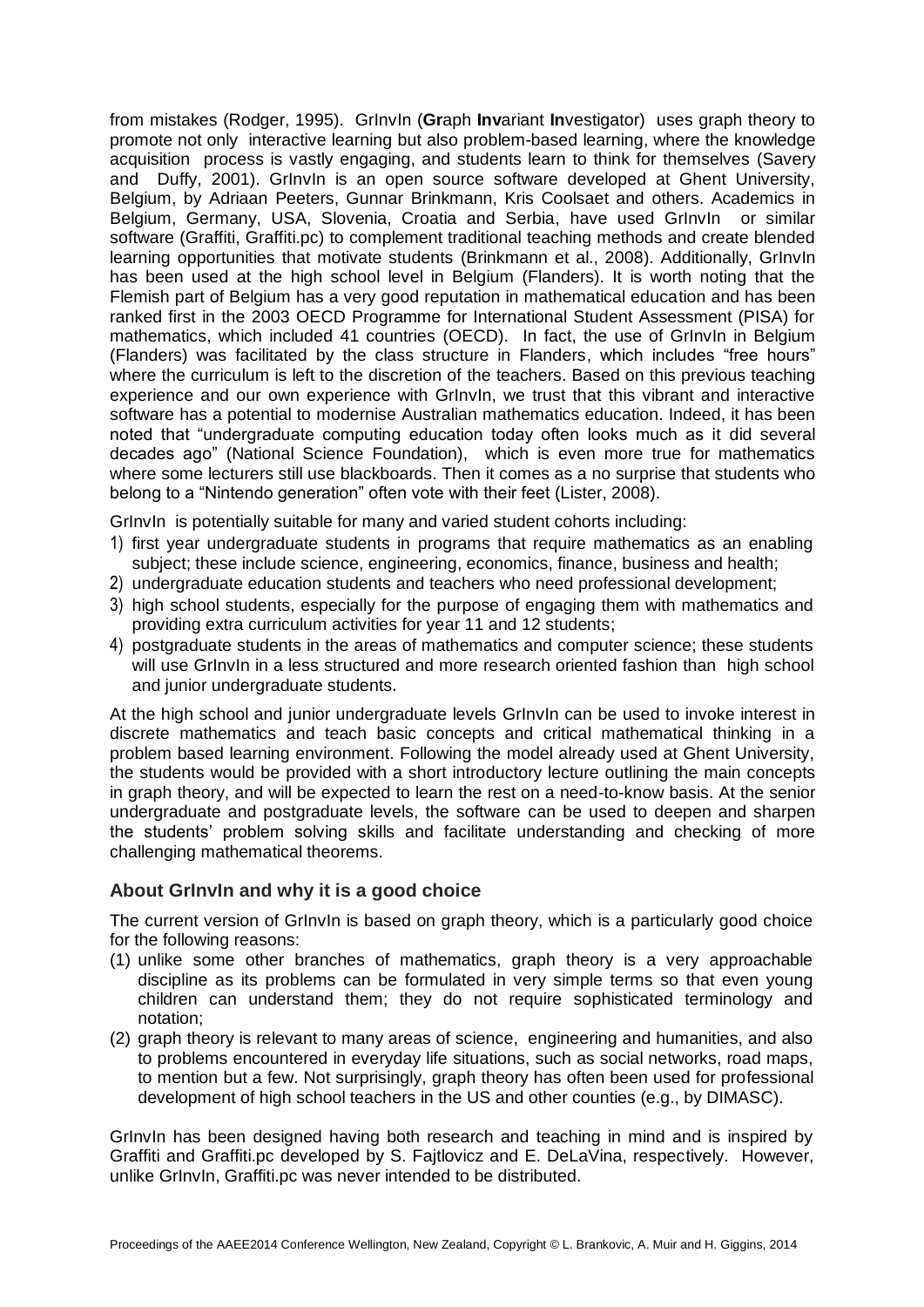GrInvIn provides a user friendly interface (see Figure 1) that is easy-to-use and very intuitive, thus the students can easily guess how to use the menu and most of the time they will not need to read the documentation, which will shorten the time required to become familiar with the software (Peeters et al., 2009). It operates based on drag and drop principles.



**Figure 1. GrInvIn interface**

## **Overview of Other Graph Theory Software Systems**

o

Apart from Grinvin, there exist a number of other graph theory software packages. Some of them were designed for both teaching and research, such as Combinatorica [\(Pemmaraju](http://www.amazon.com/s/ref=dp_byline_sr_book_1?ie=UTF8&field-author=Sriram+Pemmaraju&search-alias=books&text=Sriram+Pemmaraju&sort=relevancerank) and [Skiena,](http://www.amazon.com/s/ref=dp_byline_sr_book_2?ie=UTF8&field-author=Professor+Steven+Skiena&search-alias=books&text=Professor+Steven+Skiena&sort=relevancerank) 2003), Graph Magics (Ciubatii, 2004), LINK (Berry, 2009), AutoGraphiX (Caporossi and Hansen, 2000), as well as Four Colour Theorem and Alpha Labelling software still under development (Reynolds and Brankovic, 2013). Other software packages were designed predominantly for research, including Graffiti and Graffiti.pc ((Fajtlowicz et al., 2005), GRAPH and newGRAPH (Stevanovic et al., 2003), GraPHedron [\(Mélot,](http://www.sciencedirect.com/science/article/pii/S0166218X0700399X) 2008), CABRI-Graph (Carbonneaux et al., 1996), as well as some more specialised software such as plantri and fullgen for generating certain classes of planar graphs (Brinkmann and McKay, 2011) and nauty for finding isomorphisms and automorphisms of graphs (McKay and Piperno, 2013). Prior to GrInvIn, the conjecture generator was incorporated in some other packages, including GRAPH, newGRAPH, Graffiti, Graffiti.pc, GraPHedron, LINK and AutoGraphiX. There are hundreds of conjectures generated by Graffiti that mathematicians worked on (Fajtlowicz et al., 2005) and there is a large number of papers whose authors were assisted by GRAPH (Cvetkovic and Simic, 2005). Graffiti.pc (DeLaVina, 2005) is the software that inspired GrInvIn, and it is closest to it. We chose GrInvIn over Graffiti for its portability (unlike Graffiti.pc, it is written in Java) and its availability (unlike Graffiti.pc, it is an open source software).

## **Teaching Method and Teaching Scenarios**

A highly attractive feature of GrInvIn is its learning method, originally used for research purposes in Graffiti and Graffiti.pc (Fajtlowicz et al., 2005). In this method, students use software to generate a conjecture about their chosen graph invariant (a parameter describing a certain mathematical structure), and then independently prove or disprove this conjecture. Throughout this process, students learn mathematical facts and acquire reasoning skills. They typically find this learning method very motivating and often identify with their chosen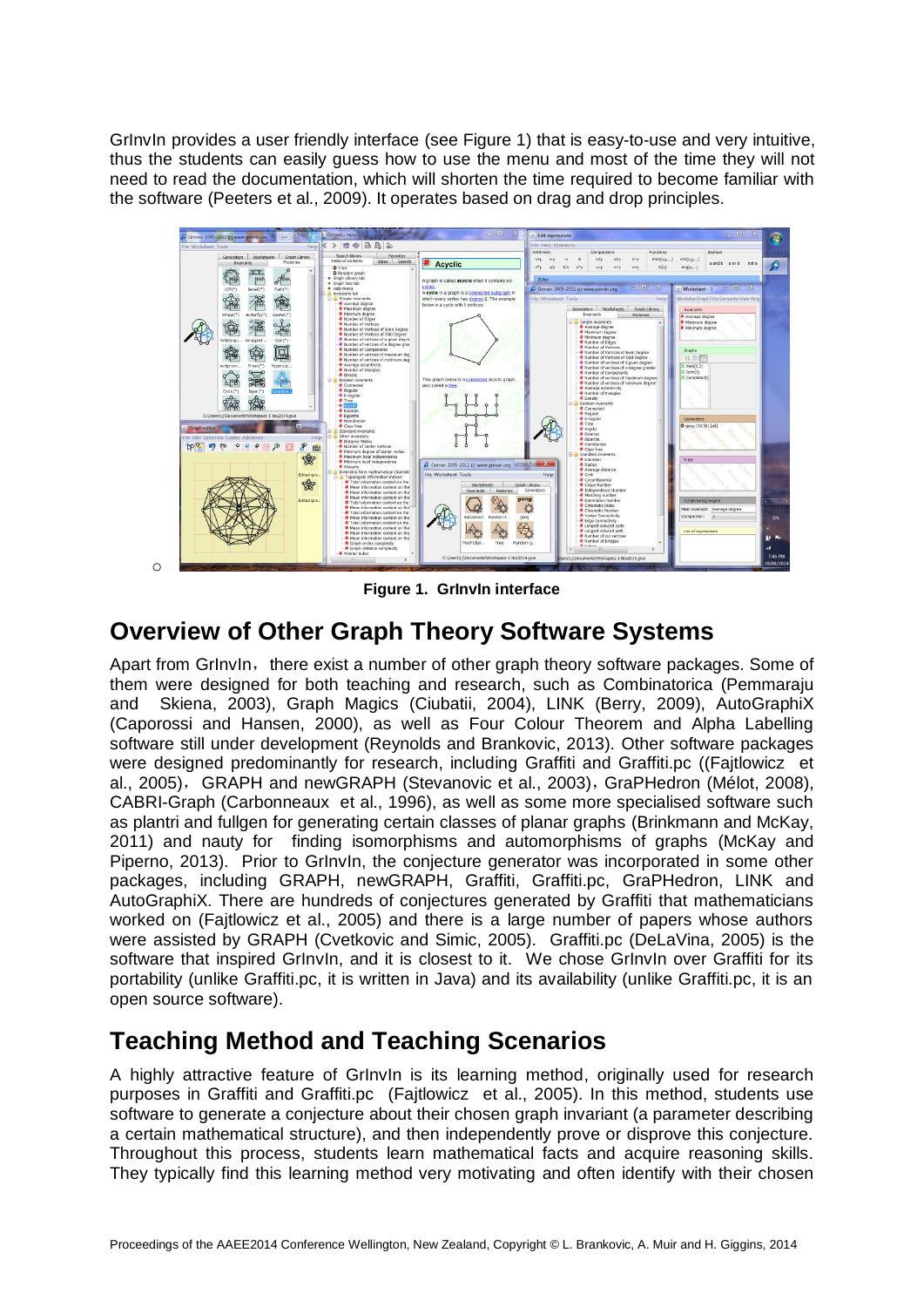invariant and strive to learn as much as possible about it (Peeters et al., 2009). This is a fine example of a learner becoming competitive, "developing ownership for the overall problem or task" (Savery, 2001) and moving from extrinsic motivation where they learn for marks to intrinsic motivation where learning becomes fun. Peeters et al. (2009) also report that many students who used this learning method in Graffiti and Graffiti.pc in beginners graph theory courses were motivated to continue their education in graph theory and chose to attend regular graph courses afterwards.

GrInvIn's teaching method has elements of problem based learning (Du et al., 2009; Brankovic et al., 2013), as it relies on students to acquire knowledge as they need it in order to complete the task in hand. The learning process proceeds as follows (Peeters et al., 2009).

- 1. A student chooses (or is given) a graph invariant for the left hand side of the inequality that GrInvIn generates as a conjecture; this is "their" invariant.
- 2. The student chooses (is given) a pool of invariants from which the invariants on the right hand side will be selected; he/she is not necessarily familiar with all the pool invariants.
- 3. Finally, the student selects a list of graphs on which the GrInvIn conjecture is based.
- 4. GrInvIn generates a conjecture in such a way that it is always true for all the graphs in the list. Initially this list typically consists of a single graph, or a very small number of basic graphs. The rights hand side of the "conjecture inequality" contain constants and some of the invariants from the pool, which students need to familiarise themselves with in order to attack the conjecture.
- 5. The student either proves or disproves the conjecture。
	- a. To disprove it, the student constructs a minimum counterexample and prove its minimality. Then the student adds the counterexample to the list of graphs, and GrInvIn generates a new, typically harder conjecture. Thus, as the list of graphs grows, so does the difficulty of the conjectures, as well as the student's knowledge and mathematical reasoning ability.
	- b. In the case that the conjecture is true, the student proves it; additionally, their task is to investigate how tight the bound is, that is, how big the difference between the left and the right hand side of the inequality is. In order to drive GrInvIn to generate a different conjecture, the students can add another graph to the list and, if that is not successful, delete one of the right hand side invariants.

At the introductory level, students may choose invariants in an unfortunate way so that the conjecture posed by GrInvIn may be too difficult to prove or disprove. For that reason the authors of GrInvIn suggest using teaching scenarios where all the invariants to be used on either left or right hand side of the inequality were preselected by the teacher. Then each student is very likely to have the same experience with GrInvIn, since all the counterexamples found by students are minimum. We have developed 8 teaching scenarios to support learning with GrInvIn at the introductory level and used them in the instruction session with student participants.

## **Evaluation**

We conducted an instruction session, focus group and a questionnaire with five student volunteers from our Faculty. Two of them were computer science students and have had done more than three maths courses, including graph theory. The remaining three students were studying engineering, have had done three or fewer maths courses, and none of them have had done graph theory.

We started by presenting a brief whiteboard introduction to explain the main concepts and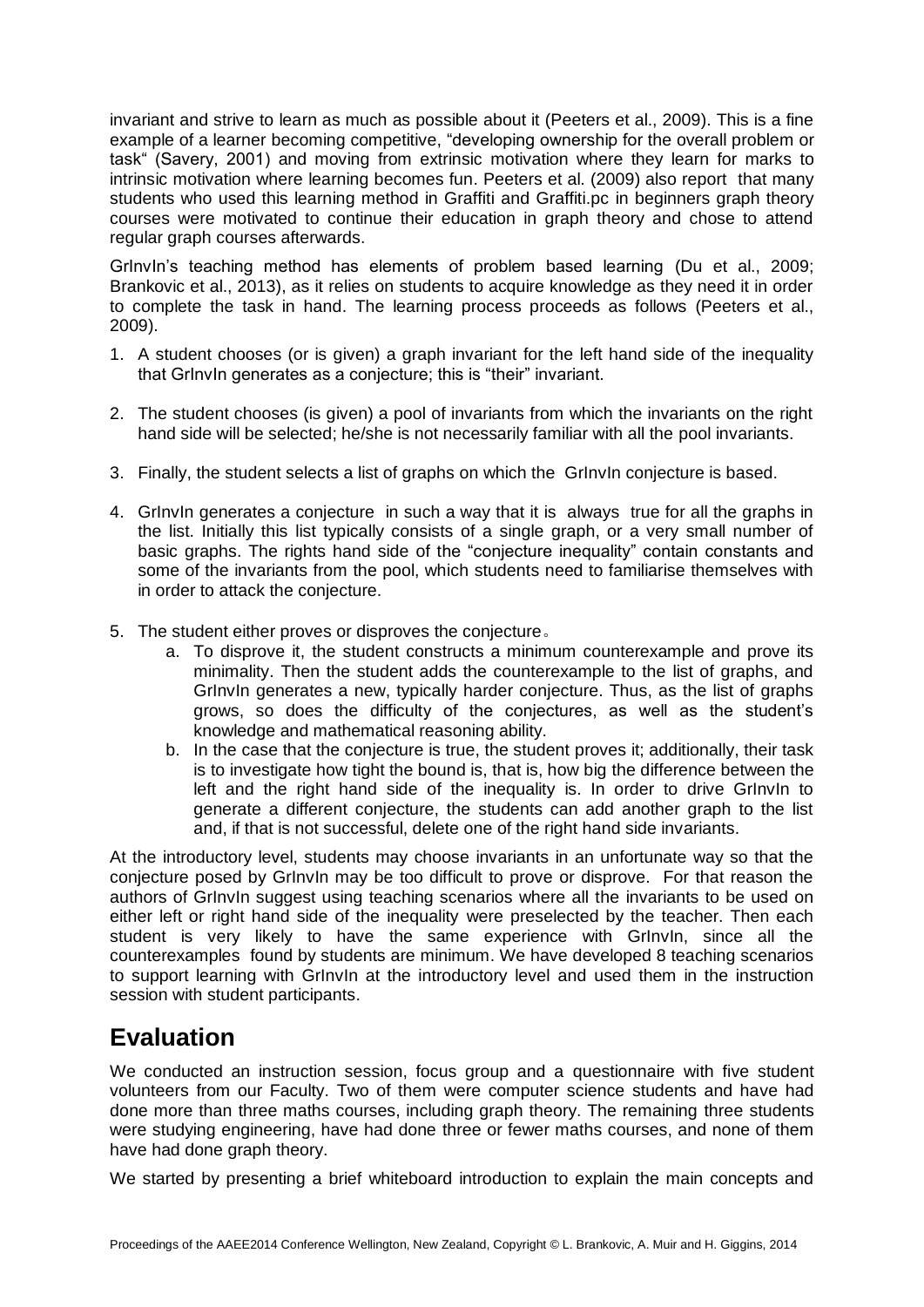terminology for the benefit of those participants who did not have any previous exposure to graph theory. We then ran a GrInvIn session, after which we asked the participants answer the questionnaire. Subsequently, we conducted a focus group with the participants where the teaching with GrInvIn software was discussed.

For each question in the questionnaire, the participants had to choose one of the following answers: 'strongly agree, 'agree', 'neutral', 'disagree' and 'strongly disagree'. Their responses were coded with integers 5 through 1, where 5 corresponded to "strongly agree".



**Figure 2: Understanding the concept definition, and the concept context and purpose, averaged over all concepts and all respondents.**

The questionnaires identified four concepts from graph theory: graph invariant, handshake theorem, number of edges (bounds on) and circumference (bounds on). These four concepts were initially explained by a lecturer using whiteboard, and were subsequently used in the session with GrInvIn. In the questionnaire the students had to rate their understanding of the 1) concept definition, and 2) context and purpose; both of these were to be rated 1) before the session with GrInvIn and 2) after it. The results are presented in Figure 2, while the responses to the other questions are summarised in Table 1.

### **Table 1: Questionnaire Responses – averaged over all respondents on the scale 1 to 5**

| Question                                                                           | <b>Response</b> |
|------------------------------------------------------------------------------------|-----------------|
| My overall understanding of the concept has been enhanced by the GrInvIn software. | 3.4             |
| The presented GrInvIn teaching scenarios are useful.                               |                 |
| The Grinvin software preforms a useful service.                                    | 4.2             |
| Software diagrams and illustrations are very helpful.                              | 4.2             |
| Grlnvln software interface is intuitive.                                           | 3.4             |
| The software has a sufficient level of interactivity.                              | 3.2             |
| This session with Grlnvln software inspired my interest in graph theory.           | 3.4             |

During the focus group discussion, it was apparent that the participants without previous experience with graph theory appreciated the opportunities the GrInvIn offers for experimentation ("I thought it was a good way to experiment", "I can see how it is set up, you first just play with things, see there is a mistake, and then you go bring another thing, like more things together and eventually you can come to a conclusion", "I see how it would be a good way to learn, pick it up").

In sharp contrast, the students who had previously studied graph theory seemed to favour the way they learned it over experimentation ("When I learned it first the key thing was to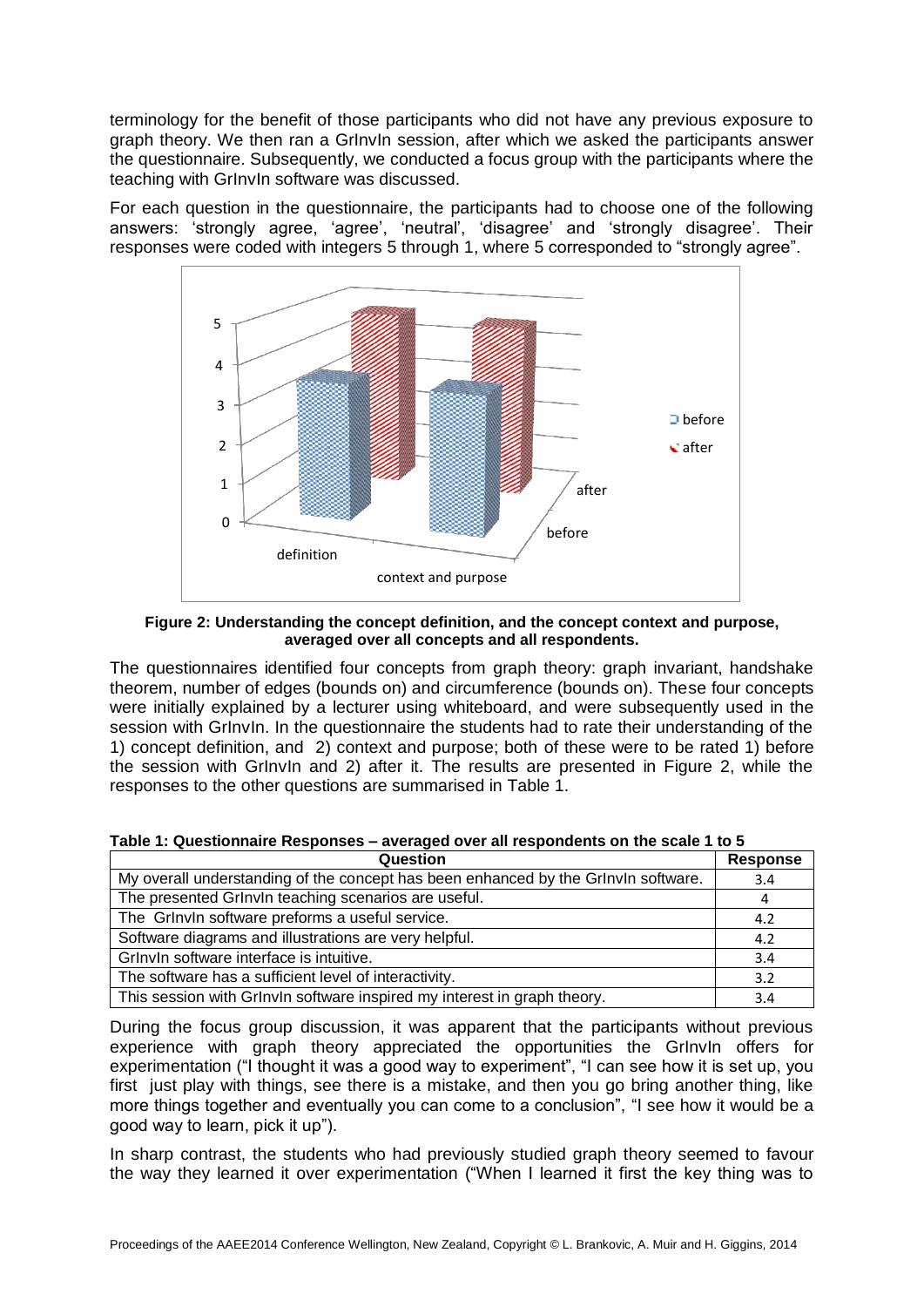understand why", "I thought if you did not know a lot about graph theory, and maybe I am wrong because everyone else said differently, I did not find it very useful", "If you don't get it in the first instance you are not going to sit there and bash your head against the wall trying to get it to work in your favour.")

The three students who had not studied graph theory previously also emphasised the importance of a direct instruction session to grasp the main concepts and a need for sufficient support through the Grinvin session ("I think it is an all right way to teach if you can if you have somebody who is pretty knowledgeable with subject explain it to you all along", "if you are not familiar with a subject I wouldn't expect you to take off with it if you had a little help to begin with, but if you have somebody to kind of explain the concepts to you whilst you use them you are going to grasp them pretty good").

Some of the discussion revolved around possibilities for students to accidentally deviate from a teaching scenario and how that can be prevented ("I think the teaching scenarios did work very well when you actually could follow them"). It was reiterated that the only opportunity for an error is to select wrong invariants and the conclusion was reached that the other invariants should be disabled to minimise the risks of deviating from the scenarios.

Regarding the usefulness of GrInvIn for learners at higher levels, all participants were very positive, including those who had prior experience with graph theory ("I actually think for the higher level it's particularly useful", "If you are a little bit more confident then the ability to be able to play around with it and see what conjectures it comes up with, I think that really good", "That's where I'd spent a lot of time, playing around with it").

A suggestion was given to avoid too much terminology (e.g. invariant), have more interactivity ("highlight a vertex and get it's degree").

When prompted to think about the difference between experimentation/exploration and direct instruction where students are presented with facts and explanations, the participants thought both are important ("I don't think it is either-or proposition. What I'd suggest is that you need some information to be able to have 'guided' exploration – you understand some of the concepts and then you try to infer your knowledge by extending it so it's a bit of mixing them both - you explore and when you come across something that looks unusual you can go back, you learn a bit more so it's sort of going from one to the other", "In my case I tend to learn more by hands-on approach to thing, I learn by experimenting if I have the basic gist of what I have to do, what I have to achieve")

The discussion was finally summarised as the following:

- 1) GrInvIn is very useful at the higher level where students already know elementary graph theory and can now experiment
- 2) At the lower level GrInvIn needs to be employed with a bit of care:
	- a. There is a great need for an introductory lecture to present the basic concepts
	- b. Complex terminology should initially be kept to the minimum
	- c. In teaching scenarios only invariants that are used should be enabled

At the end of the focus group discussion 4 out of 5 participants reached a consensus that GrInvIn is very useful at both higher level and an introductory level, as long as care was taken to explain basic concepts, avoid complex terminology, make sure students can't deviate from the teaching scenarios and support them throughout the experience ("The good thing about software is it really gives people who want to do that free rains to go wild, as long as you remember that some kids need that hand help at least at the start otherwise you are going to lose them"). The remaining student felt that the way he learned was superior to experimentation offered by GrInvIn ("Just the way I learnt graph theory I just don't feel that this software would be great for the introductory level").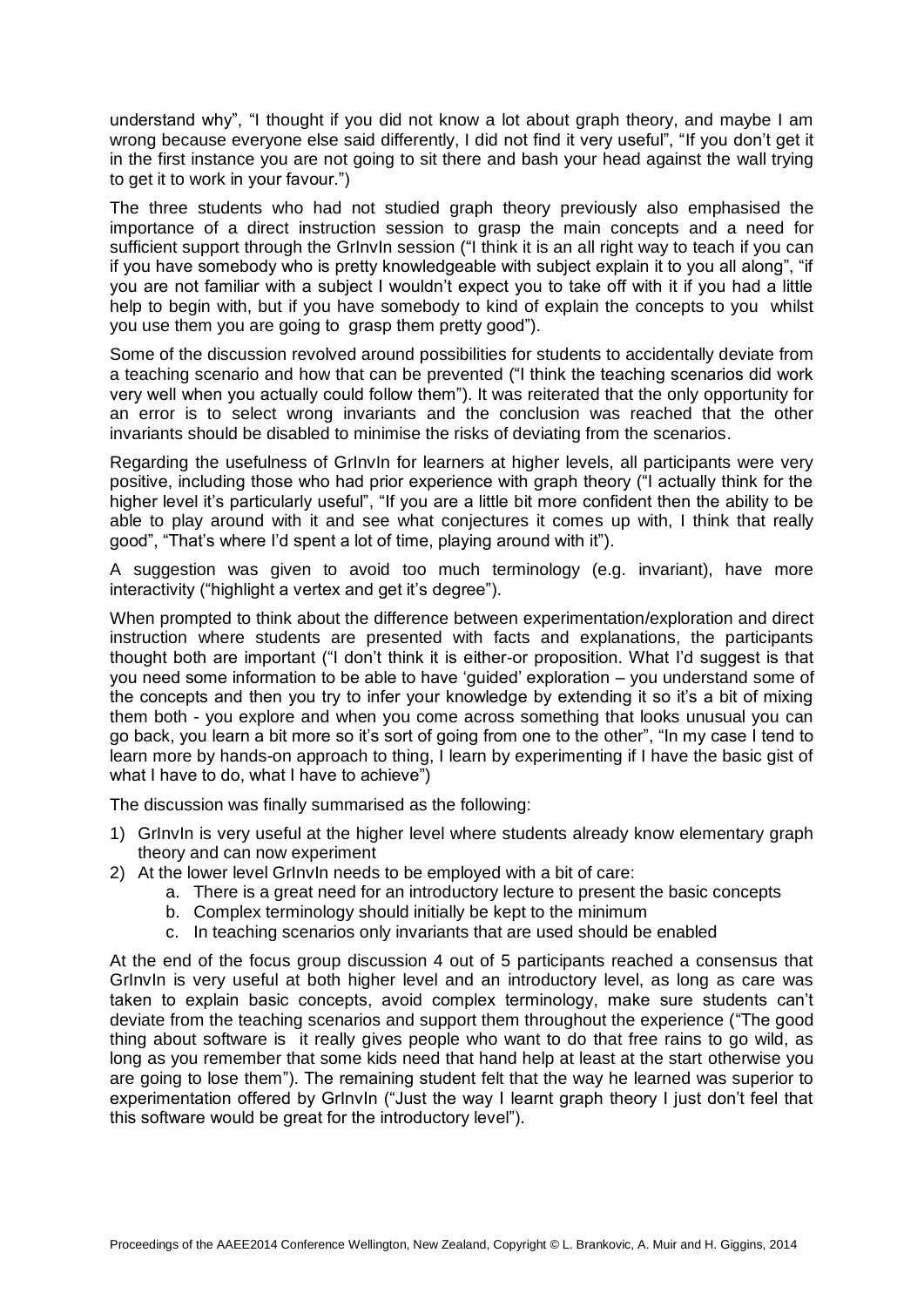## **Discussion and Conclusion**

Limitations of this study include a small number of participants in the focus group and questionnaire (five). Additionally, the focus group was conducted for GrInvIn together with two other types of educational software so there was only a limited time available for students to experience GrInvIn. A larger dedicated study is needed to better understand the suitability of GrInvIn for students at junior levels.

There was a consensus among the participants that GrInvIn is an excellent tool for senior students. Regarding suitability of GrInvIn at the junior level, there was a clear distinction in opinions between the two participants who studied graph theory, and the three participants who did not, where the letter group expressed appreciation for GrInvIn and the teaching scenarios for junior level from the very beginning of the discussion. In the former group, by the end of discussion one participants formed an opinion the GrInvIn is useful not only at the higher level, but also at an introductory level as long as the care was taken to introduce the students to the basic concepts and support them throughout the experience, while the other participant remained convinced that the direct instruction approach works better at the introductory level. There are at least three possible explanations for this difference in opinion. The first one is that the exploration and experimentation offered by GrInvIn works very well for some students but is not suitable for others. The second one is "the original and the best" syndrome, where we appreciate the most what we experience first. Finally, the third explanation is that experimentation is most valuable when we find ourselves in a totally new terrain, which explains why the students without previous experience with graph theory appreciated experimentation at the introductory level, while others originally only appreciated it at the higher level.

In conclusion, the main strength of Grinvin is engaging and motivating students to learn mathematics, providing that sufficient support is given to novice learners. GrInvIn, together with teaching scenarios for introductory levels and possibly some additional written material that students can refer to during the GrInvIn sessions, has a potential to foster positive behaviours pertinent to competitive learning style and intrinsic motivation, at least in senior and some junior students.

### References

- Berry, J. (2009). Improving discrete mathematics and algorithms cirricula with LINK. ACM's 1997 SIGCSE/SIGCUE Conference on Integrating Technology into Computer Science Education , 2009.
- Bandura, A. (2001). Social cognitive theory: An agentic perspective, Annual Review of Psychology, 52, 1-26.
- Brankovic, L., Ye, H. and Reynolds, M. (2013). Reflection and Guided Problem Based Learning in Software Engineering, *Proceedings of the 2013 AAEE Conference*, Gold Coast, Queensland, Australia.
- Brinkmann, G., Coolsaet, K., Peeters, A. and Van Cleemput, N. (2008). Teaching Reasoning with GrInvIn, talk delivered at the *4th International Conference on Computers in Scientific Discovery (CSD4)*.
- Caporossi, G. and Hansen, P. (2000). Variable neighborhood search for extremal graphs: I. The AutoGraphiX system, *Discrete Math*. 212, 29-44.
- Carbonneaux, Y., Laborde, J-M. and Madani, R. M. (1996). CABRI-Graph: A tool for research and teaching in graph theory. *Graph Drawing, [Lecture Notes in Computer Science](http://www.springerlink.com/content/105633/?p=f48b3681aa754bc582e79cc32f6151fa&pi=0)*, 1027/1996.
- Cvetkovic, D. and Simic, S. (2005). Graph theoretical results obtained by the support of the expert system "Graph" - An extended survey. In *Graphs and Discovery, DIMACS Series in Discrete Mathematics and Theoretical Computer Science*, 69.
- Du, X., de Graaff, E. and Kolmos, A. (2009). *Research on PBL Practice in Engineering Education*, Sense Publishers, Rotterdam.
- Dunn, R. and Dunn, K. (1978). Teaching Students through their Individual Learning Styles: A Practical *Approach*. Reston, Virginia: Reston Publishing Company, division of Prentice-Hall Inc., 15-17.